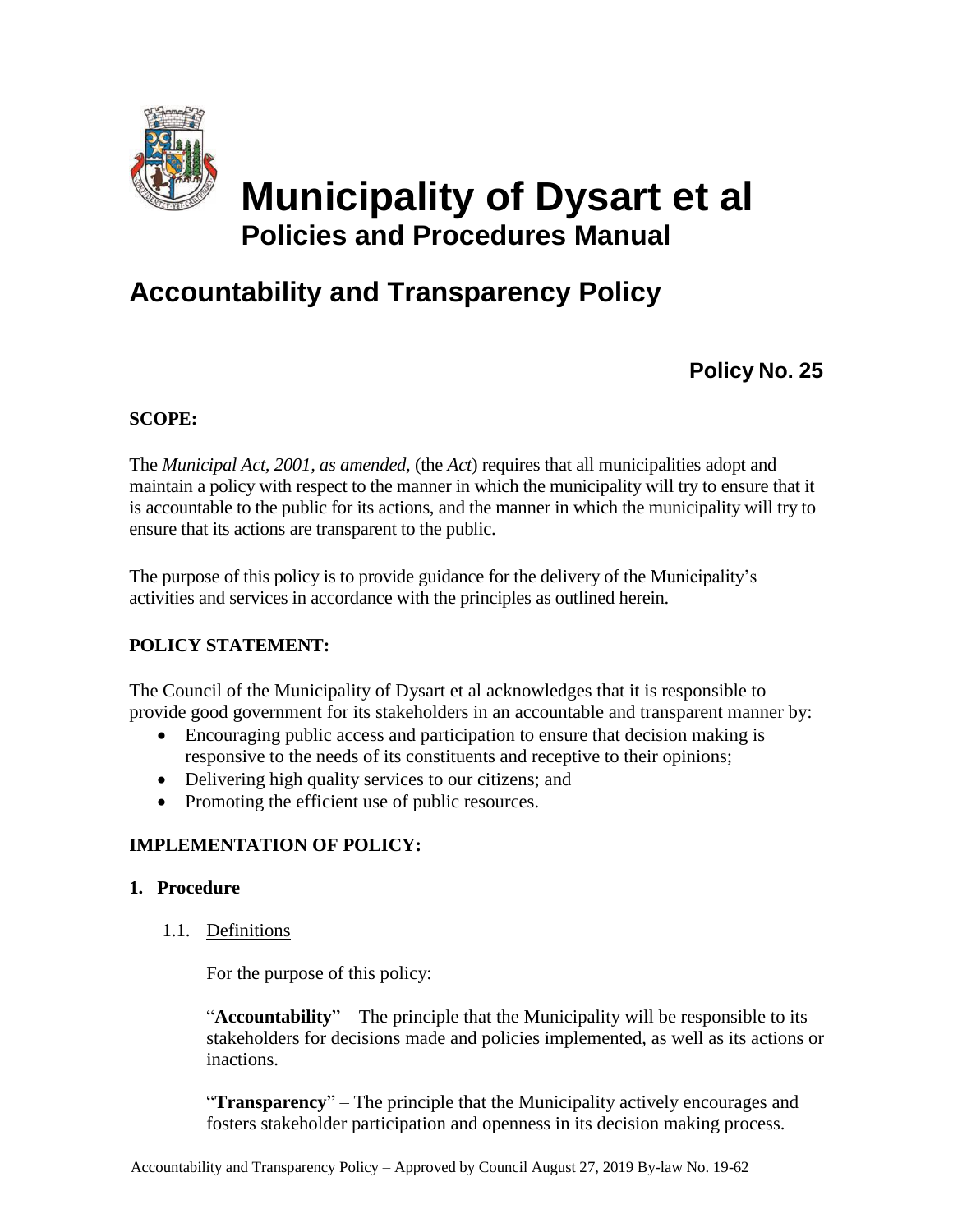Additionally, transparency means that the Municipality's decision making process is open and clear to the public.

#### 1.2. Accountability Framework

- 1.2.1 Accountability, transparency and openness are standards of good government that enhance public trust. They can be achieved in part through the Municipality adopting measures ensuring, to the best of its ability, that all activities and services are undertaken utilizing a process that is open and accessible to its stakeholders.
- 1.2.2 The principles of accountability and transparency shall apply equality to the political process and decision making and, with necessary modification, to the administrative management of the Municipality.

#### 1.3 General Provisions

#### **1.3.1 Financial Matters**

The Municipality will be open, accountable and transparent to its stakeholders in its financial dealings as required under the *Act*. The Municipality of Dysart et al demonstrates such accountability and transparency through the following policies/procedures:

- Internal/External Audit
- Financial Reporting/Statements
- Long Range Financial Planning
- Annual Financial Statements
- Asset Management
- Procurement of Goods and Services
- Sale of Land and Other Assets
- Budget Process
- Fees and Charges By-law

# **1.3.2 Internal Governance**

The Municipality's administrative practices ensure specific accountability on the part of its employees through the following initiatives:

- Code of Conduct Policy
- Staff Council Relations Policy
- Performance Management and Evaluation
- Training, Development & Conference Attendance Policy
- Hiring Policy
- Compensation/Benefit
- Health and Safety
- Violence and Sexual Harassment Policy